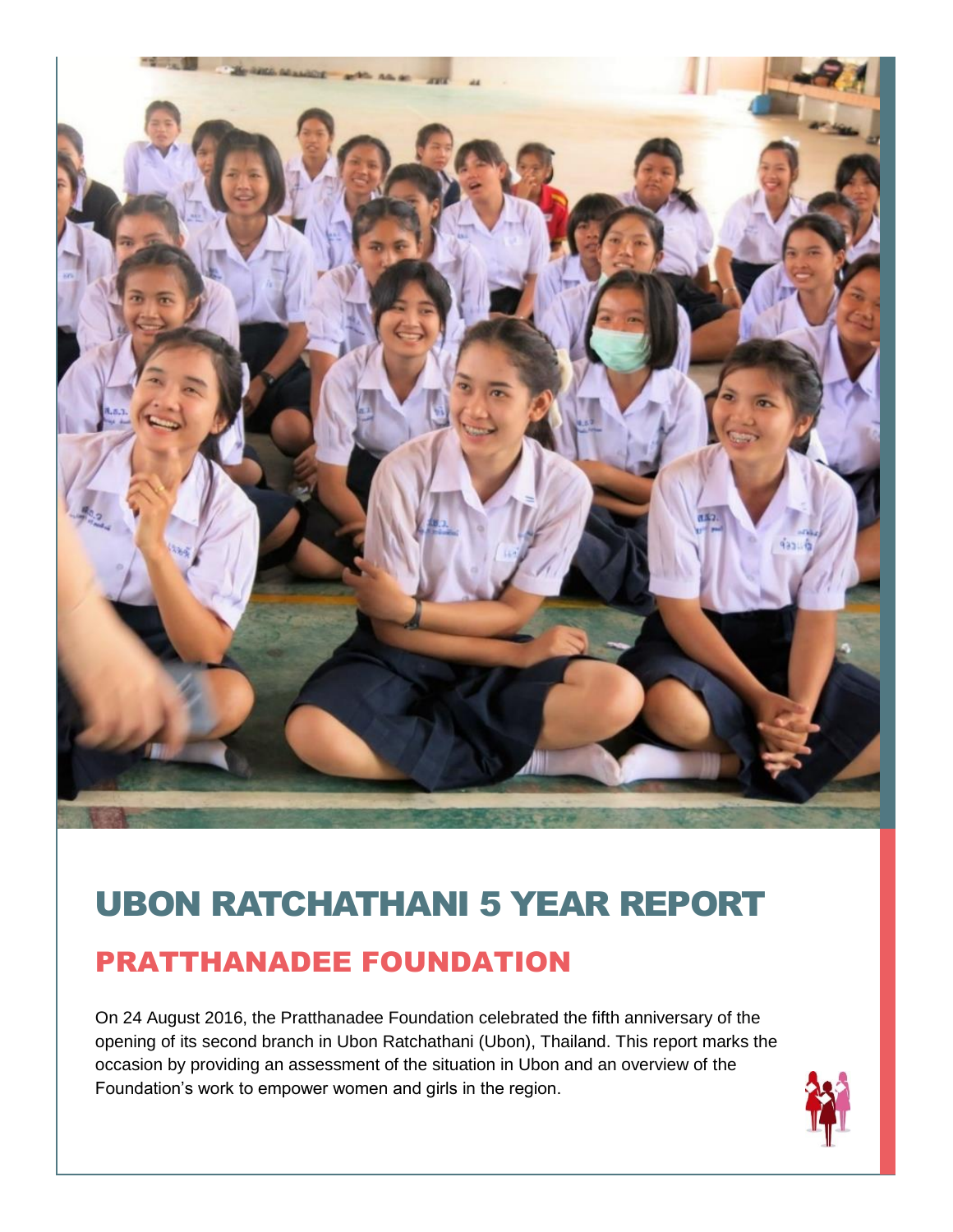# UBON RATCHATHANI 5 YEAR REPORT



*"Poverty in Thailand is primarily a rural phenomenon. As of 2013, over 80 percent of the country's 7.3 million poor live in rural areas. Moreover, an additional 6.7 million were living within 20 percent above the national poverty line and remained vulnerable to falling back into poverty."* 

*- World Bank (2016)*

### THE STORY OF UBON

Thailand's rapid economic development has been predominately centered in the capital, Bangkok, and the disparity in income between the city and the rest of the country is vast.

One of the nation's primary contrasts is between the area in Northeast, widely called the 'Isaan' region - the area that accounts for around onethird of the total area of the country and contains also one-third of the entire population - and the rest of the country. The Isaan region is where the large province of Ubon Ratchathani is located.

# UBON MILESTONES

**2011:** Opened branch on 24 August.

**2012:** Launched women's law and rights training.

**2013:** Weena (Nang), a former student of Pratthanadee, begins to manage the branch.

**2014:** Launched career planning workshops in schools.

**2015:** Reached a grand total of 10,000 women and girls.

**2016:** Launched the new concept of a mobile learning booth.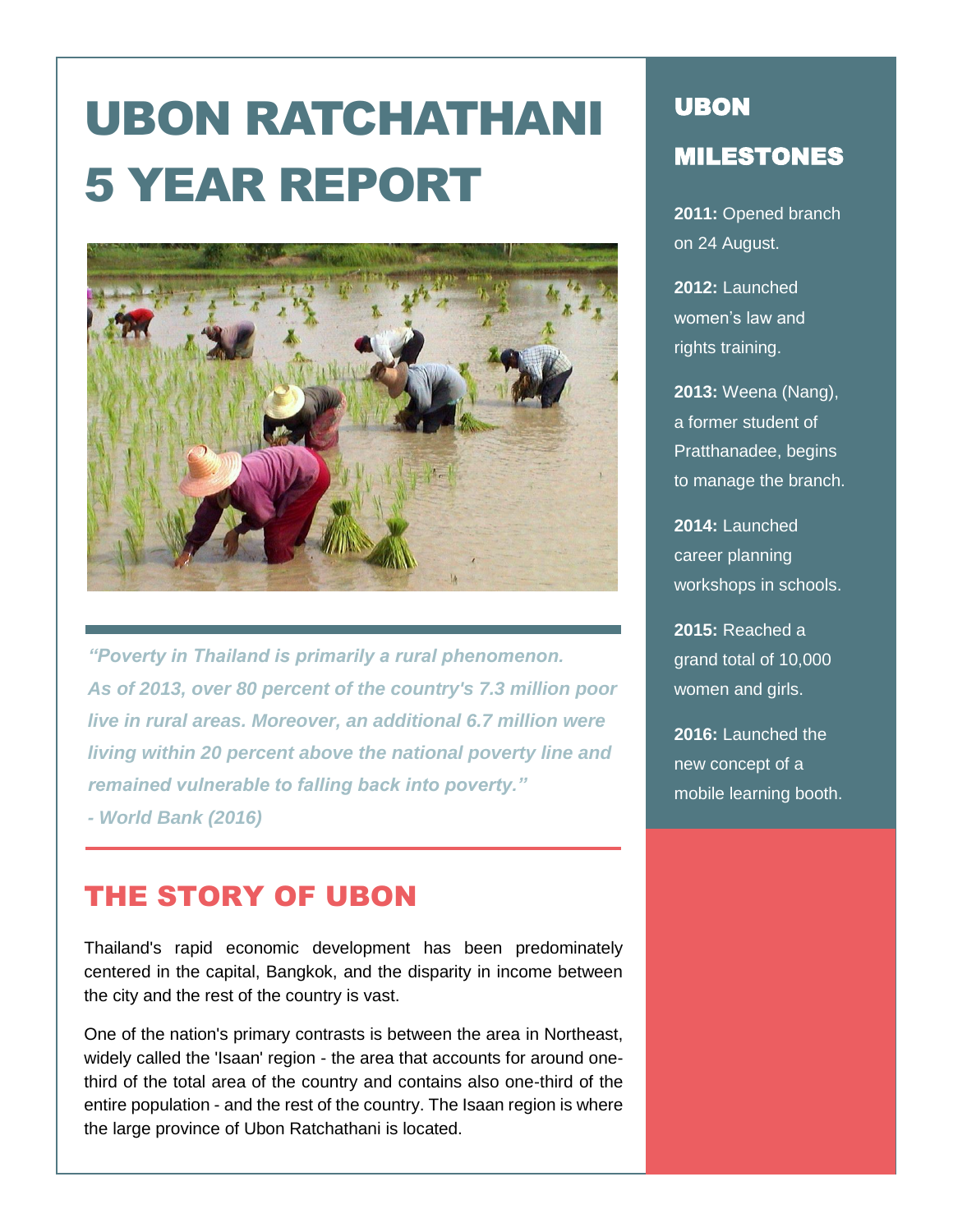#### Life in Isaan

Most Isaan people are farmers, dependent primarily on rain-fed agriculture. However, the land of the Isaan region is generally dry, has far less foliage and poor crop yields, and either has too much rain resulting in flooding or too little rain resulting in drought. This geographic disadvantage is the main obstacle to the well-being of the people in the region.

The Isaan region is one of the poorest areas of the country, but the people are well known for their friendliness and openness. They have maintained, to a large degree, their own culture, which is Laotian.

*It is no wonder then, that the conclusion drawn by most Isaan women is "I am a second-class citizen."*

The elderly are highly respected. A common solution often proposed to the poverty they face in the villages is to send their

children to the city in order to make money to send home. While the poverty is challenging enough, the male-oriented culture has created an even more unfortunate fate for the women. It is a well-known fact that, most of the time, it is the young female who rescues her family, while many men tend to be freer to live their lives.

There is always at least one person in every family, who knows intuitively from an early age that she will become responsible for improving the whole family's life, while the rest of the family lives from her earnings. Though men work hard if there is work to be found, they may also choose not to work. So while they hold a higher social status, in reality, women are the backbone of society and it is to them that the family turns when they are in trouble.

Struggling with poverty, many Isaan women leave their children and parents in hope of a better life in major cities like Bangkok, or overseas. However, their limited qualifications, low education and lack of professional skills cluster them into factory work, menial labor, street hawking and, for the most desperate, the sex industry.

The attempt of Isaan women to save their families from poverty has borne a new dimension of loss, aside from a lack of money; that is, the gradual deterioration of the values they hold at the heart of their beliefs and their culture: honor, morality and pride. It is no wonder then, that the conclusion drawn by most Isaan women is: "I am a second-class citizen."

## MY ISAAN MOTHER

"When I was young, which was quite a while back, one of the insults I learned from my Catholic School's playground was 'barn nork'. The direct translation may seem harmless, as it means 'from the countryside', but as Thailand has always been and still is running in a feudal system, one where the majority of wealth and power stays in the centre, while the rest spreads out around it, the further you are from the centre, the less you have of everything - from power, education and money to shopping malls (one may find this as a relief).

"My mother was never ashamed of her origin. She always taught us how we should always remember where we came from and be proud of it. She came from Ubon Ratchathani… >>>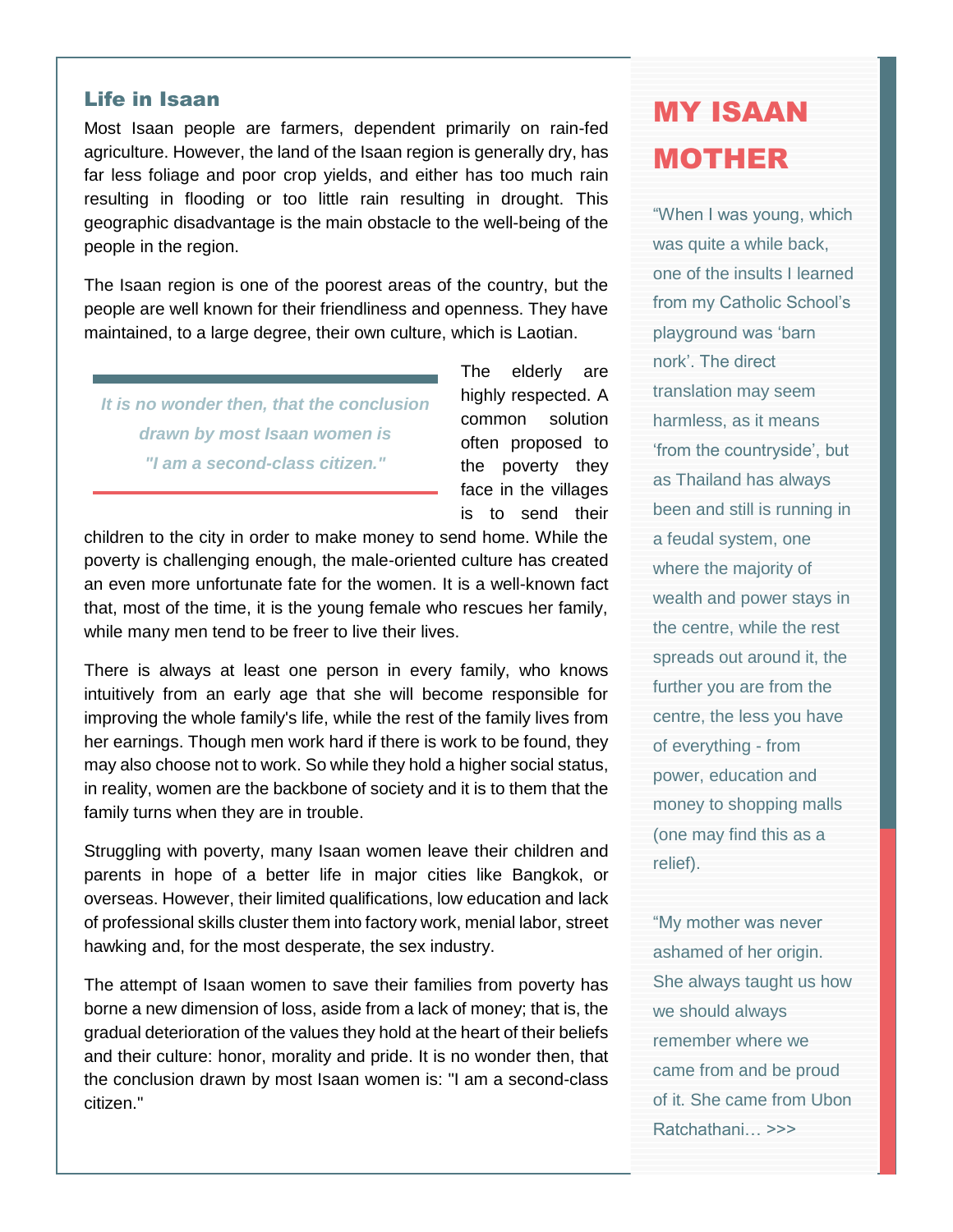#### Building a Brighter Future

The work of easing financial desperation, reshaping the overall social structure, and giving hope to future generations of Thai women has been increasingly addressed by substantial programs from the government as well as the private sector.

However, there is still much work that needs to be done. What is needed to yield sustainable healing is for Isaan women to arm themselves with sufficient education and professional skills, so that they can build a brighter future for themselves and their family. The Pratthanadee Foundation is at the heart of making this future a reality.

### OUR WORK IN UBON TODAY

Having helped women in Bangkok, often from the Isaan region, since 2000, the Ubon office was set up in 2011 to provide a unique, replicable, and preventative approach to the issues the team saw many of these women facing  $-$  a lack of job opportunities, financial desperation, willingness to except low quality work, risk of exploitation and violence, and low self-worth and self-esteem.

By reaching young girls before they move to Bangkok, the mission of the Ubon office is to help prepare and support these girls for the future, by giving them the skills, knowledge and awareness they need to protect themselves and to make an economic success of their move to the city.

Since establishment in the province, we have worked closely with local schools and communities to determine the best way to meet the needs in the area. We are continually adapting and improving our programs to best serve our mission. Today, our core activities include two key training sessions in schools, colleges and communities across the province. These are run either as three hour workshops or, where that isn't possible, through a mobile learning booth stationed in the area.

#### 'Claim Your Rights' Training for Women & Girls

In Thailand, nearly half of all women experience violence at the hands of their partner – but, fewer than 2 in 10 report it. Those that do, only do so when it reaches the stage that they need urgent medical attention.

Sexual harassment in public places is widely acknowledged to be an issue and the dangers of posting personal photos and meeting people online are well reported, especially for teenage girls.

"…a town up in the Northeast of Thailand. She is an Isaan girl through and through. She is tough, resilient, hardworking and has a mean cooking chops. She told us about how hard it was when she decided to come to Bangkok as an 18-year-old girl, who didn't know anyone other than her uncle and her aunt.

"Once I heard about the Pratthanadee Foundation and what they do, I imagined what would have happened if my mother had gone through the training the Foundation provides. This Foundation could have given my mother an opportunity to become who she wanted to become, helping her achieve something that might be near impossible for her to do all alone.

"The Foundation shows how educating a woman can educate a family, just like my mother, who always told us to become the best that we can be." **Rungroj, Volunteer**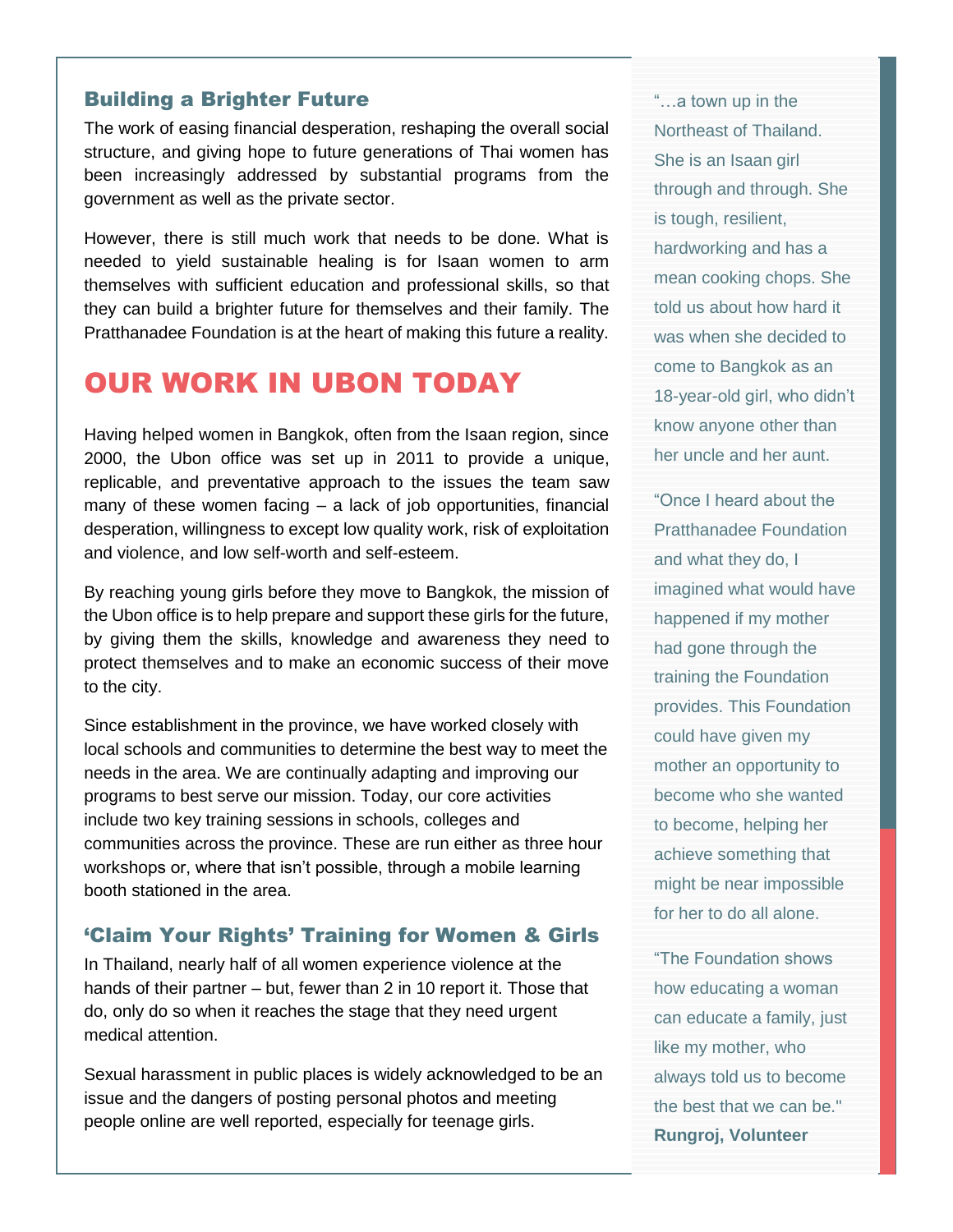Unfortunately, in a recent focus group conducted by our team at a school in Ubon, none of the students reported having any prior training in their rights or how the law relates to their lives.

This workshop equips women and girls with the potentially life-saving skills they need to protect themselves. It covers:

- Awareness of and Prevention of Danger: Aiming to raise awareness of a range of risks (including relationships, harassment, financial dependency, pregnancy and online grooming), tactics for avoiding the dangers and ways to deal with any incidents.
- Basic Self-Defense: Training in basic moves, such as wrist grabs, lapel grabs, and protection on the ground.
- Women's Law and Rights: Covers areas of the law relevant to women, such as reporting domestic violence or assault to the police, and provides the resources they need if they are unsure.

#### 'Preparing for Success' Training for Girls

When girls leave village schools, whether they finish high school completely or leave at primary level, they are unlikely to have received any advice on what to do next. Often, the only guidance they receive will be from colleges and employers who actively choose to visit the school and recruit them - providing a limited onesided perspective.

These girls will often feel a great responsibility to earn money on behalf of their entire family - and they will be faced with big decisions about their life path and the balance between ensuring their own wellbeing and earning enough money. Often their family and friends will not be equipped to advise them and they will struggle to find an objective viewpoint.

This workshop introduces teenage girls to the basic concepts of career planning. It helps them to understand their options for training, employment and education beyond high school. It aims to provide a holistic overview of the options, paths and challenges before them whether they choose to move to Bangkok and find work, or to remain in Ubon.

#### Community Engagement

It is crucial for us to build good relationships in the community. We play an active role in local events, and constantly strive to work closely with schools, communities and provincial government across the region to ensure that our programs are meeting their needs.

### IMPACT

We run pre and posttraining tests and collect evaluation surveys from the girls who take this workshop, to measure our success in training.

Of students taking part in training this year:

99% highly agreed that they gained knowledge and improved their understanding of the potential dangers in their life.

96% highly agreed that they now understand more about their rights and the law, and that they know how to use this information if they are the victim of violence or criminal behavior.

94% highly agreed that they can now apply this knowledge to their daily life.

84% highly agreed that they are now able to share this information with friends and family.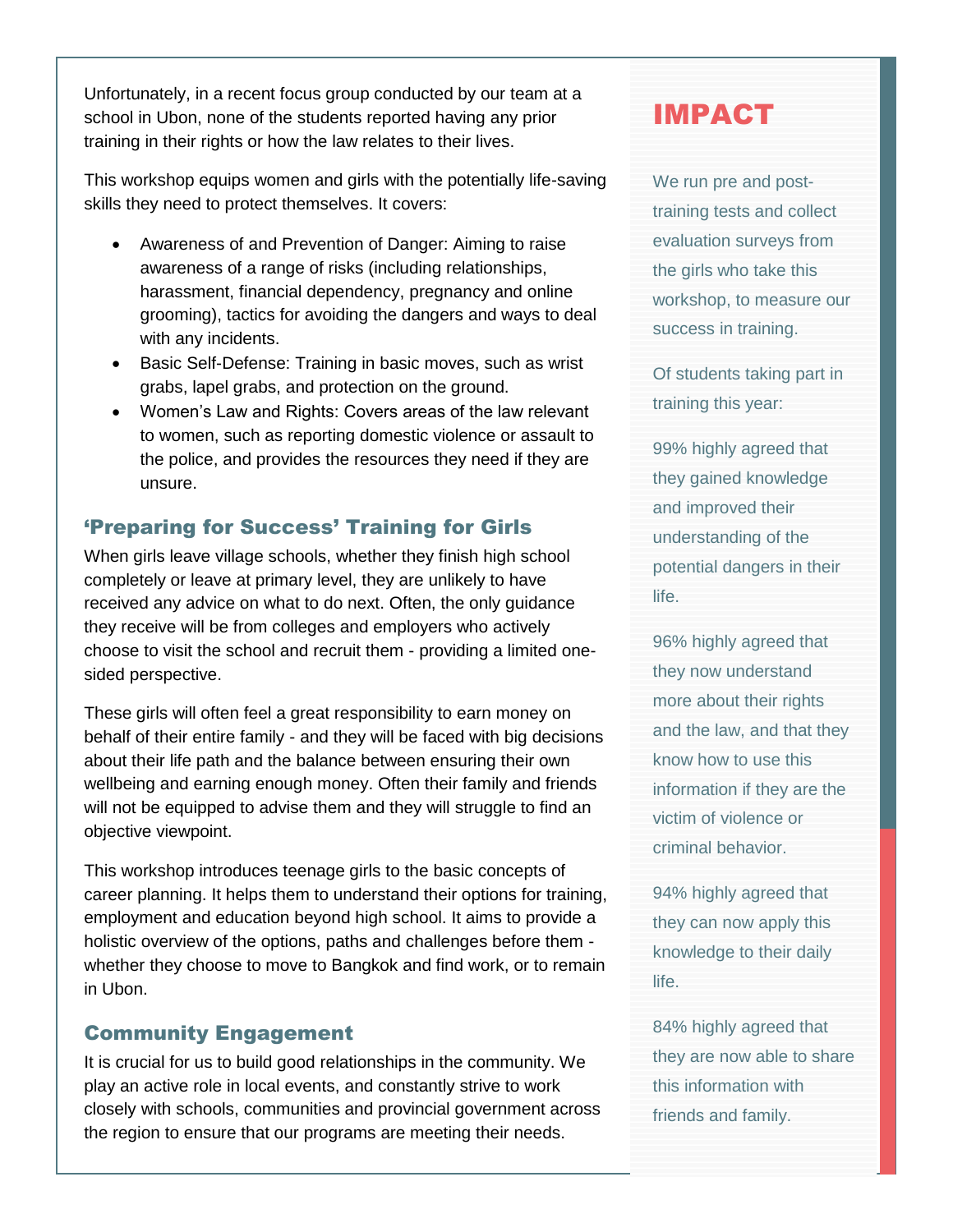### OUR UBON JOURNEY



#### Weena (Nang) is a former student of the Foundation. Today, she leads the operation in Ubon Ratchathani.

Hello! My name is Weena. Originally, I'm from Krasang in the Buri Ram province.

I worked in the Pratthanadee office in Bangkok for 10 years, before moving to Ubon. I was fed up with life in the capital and wanted to live upcountry permanently. I missed my home with the rice farm, fresh air, and friendly people. At first, I thought living in Ubon Ratchathani would be the same as my home in Buri Ram, so that I didn't have to adapt much. I came for a short trip in Ubon Ratchathani once and I thought it was a peaceful place with friendly people. I liked it and thought it would be great to live there.

However, when I actually moved, I had to adapt myself quite a lot. First of all, I could not speak the local Isaan dialect and barely understood the language. In my hometown, we speak Khmer. So, at the very beginning, I felt lonely and discouraged. I didn't know anyone and I could not communicate with local people. The cost of living is surprisingly expensive here, almost the same as Bangkok. I started to plan to move somewhere else again.

In time, I reconsidered. I started to think about the reasons I was here and why I wanted to move in the first place. My original thoughts brought me back on track. I tried harder to adapt. The first barrier was the language. I tried to talk and listen to sellers in the market. I started asking how to say something I did not know in the local dialect. When the local people saw me ask questions about dialect, they would be curious to know where I came from. Knowing that I'm not a local, next time I shopped, the shop owner would try to explain to me something that I might not know. As well as daily conversation, people also taught me about culture so that I could fit in. With the sympathy of the locals, I had fewer problems and I began to understand them. I started to know more and more people.

Today, I'm so glad to work for Pratthanadee in Ubon Ratchathani, to give advice and hear the problems of women in our area, and to be part of improving their quality of life. I strongly believe that everybody has the potential to do good things. The important thing is how to find it and develop it. I wasn't born in a rich family. Mine was poor, but

# FROM OUR STUDENTS

"I want you to run this training again."

"So happy to see you. Please come back."

"Want to have it again, but all day not just a half day."

"Would like to know more about how to look after myself and want to join an activity like this again."

"Just want to say thank you for giving us a lot of good information. Thank you very much."

"This is so useful and I am able to use it in daily life. You should come every year for other girls."

"I want you to do this activity every year because now I know better and understand how to protect myself."

"So much fun and learn so many things from the trainer. Trainers are so nice and happy."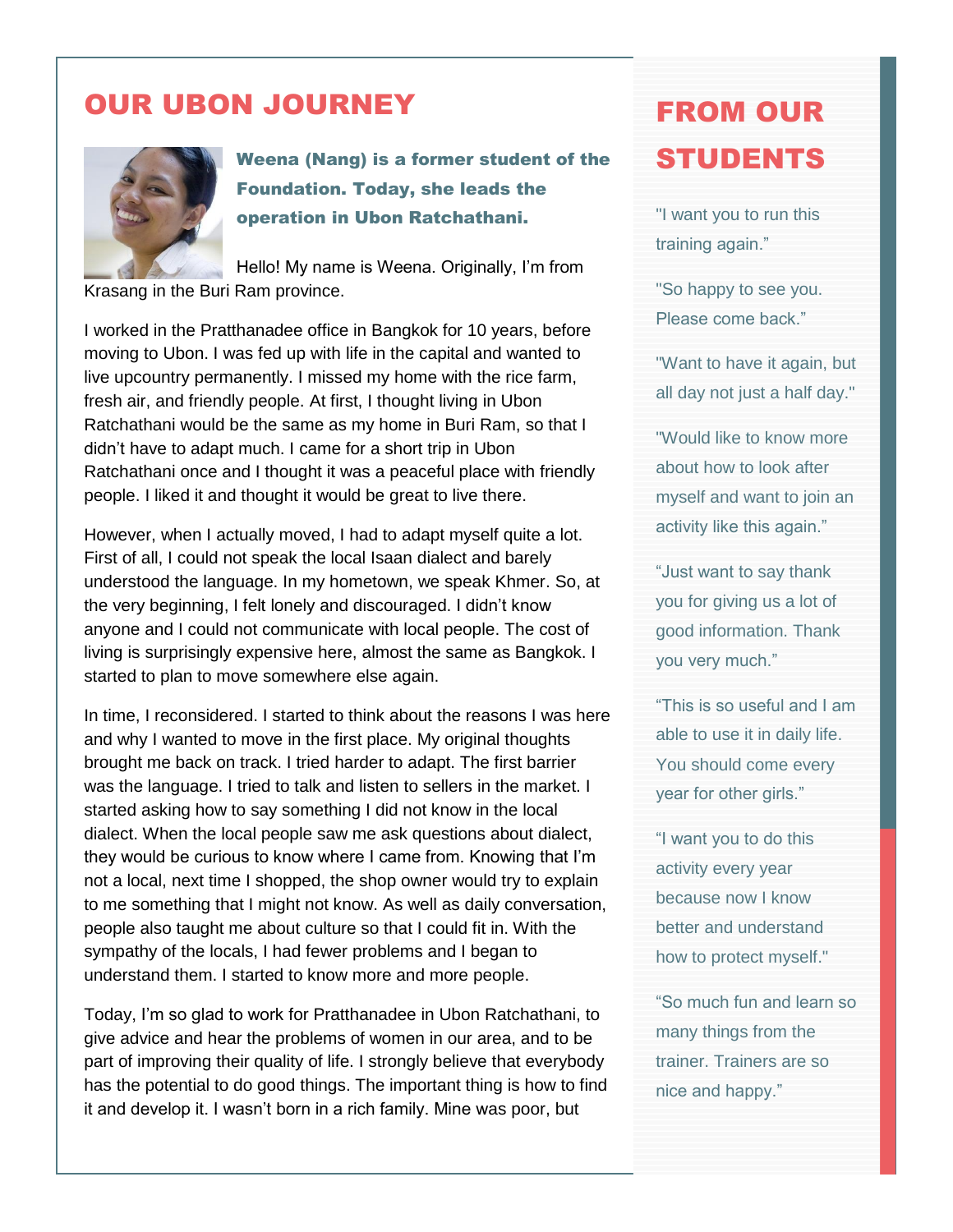caring. Everybody cared for and loved me. That is why I want to give love to other people as repayment for what I have received in my life.

I'd like to express my gratitude to the Pratthanadee Foundation for giving me the opportunity to work here. It is like my family. My special thanks go to Sarochinee, who always gave useful advice and encouragement. She is like a friend and sister to me. Without her, I wouldn't be who I am today. And for that, I'm thankful.



Sarochinee (Beer) is the Managing Director of Pratthanadee. She was responsible for the set-up of the branch in Ubon Ratchathani in 2011.

I can't believe that our Ubon Ratchathani office is celebrating its  $5<sup>th</sup>$  anniversary. Time flies so fast.

When we were first thinking about opening a second office upcountry we spent such a long time surveying the area and visiting different NGOs in the provinces of Northeast Thailand, before we made our decision. Our involvement and activities have grown up a lot in 5 years. In the beginning we visited so many schools and communities to introduce our programs and activities. They were surprised and suspicious because we offered all projects for free and we had only 3 staff at the time, which made us different to other foundations. We had to try so hard to show the community that we exist and to prove the quality of our work.

Now, our programs in Ubon are serving the community and solving problems at the same time. Our Claim your Rights workshop increases awareness of the issues of violence against women, which is a big problem in the villages, and provides information, support and contacts for when someone has a problem.

The Preparing for Success workshop is also helping girls understand and access further education and employment. We work with so many women and girls, and we've learned that the problems are always there wherever you go. One of the main reasons is that these girls lack education and awareness, so they easily fall into bad situations. Our work is filling that gap.

We can do much more, but unfortunately we can only run workshops when we have the funding. Our work is making a real impact, and the schools and communities now recognize us because of the quality of our programs. I hope to see more donations support the Ubon Ratchathani office so that we can continue our good work there.

### THE FUTURE

Our vision for the future is to establish a network of branches across the poorest provinces in Thailand, rolling out our training for women and girls across the country.

These satellite branches will equip rural girls with the information they need to build a successful future, and will direct them to the services available at the central Bangkok branch if and when they decide to move to the city.

We aim to provide best-insector free training programs that help women and girls escape the cycle of poverty, raise their aspirations, build their confidence and give them the skills they need to improve their lives.

Our overarching goal is to become the 'go-to' provider of services and support for women who want to build a better future for themselves and their families.